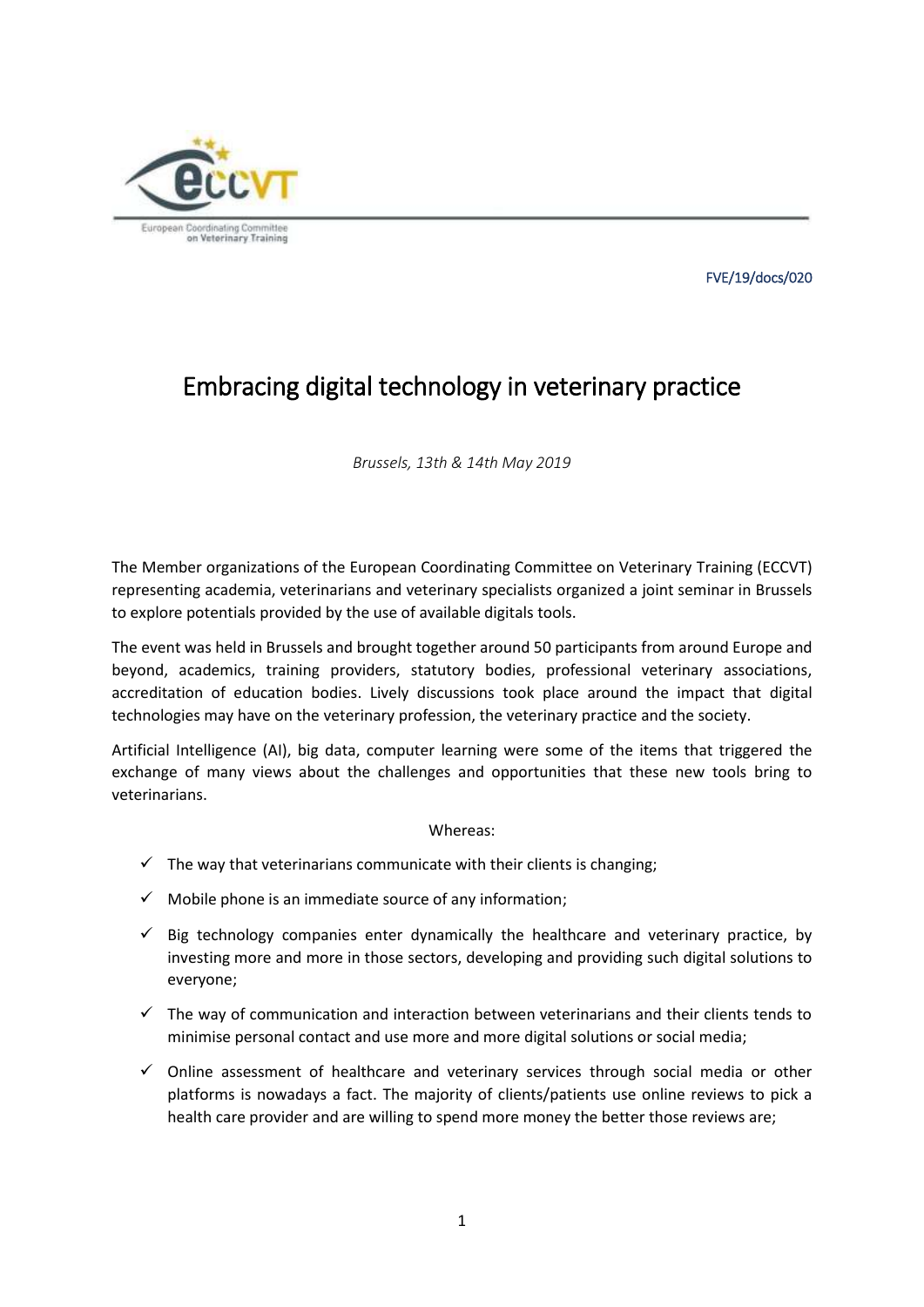- $\checkmark$  Practice management systems provide opportunities to veterinarians for better marketing and facilitate access to veterinary services, e.g. through easy online reservation of appointment, remote diagnosis, reminders on treatments, etc.;
- $\checkmark$  AI is already used for diagnostic purposes by doctors and veterinarians, e.g. through wearables, to detect atrial fibrillation, diagnose brain tumours, predict treatment shift for cancer, etc., but health professionals do not fully understand how it works;
- $\checkmark$  A dehumanisation process of medical and veterinary practice is already applied, it is important that the doctors and veterinarians are trained to assess AI to ensure that results delivered by the machines are reliable results. Therefore, health professionals should understand how a machine and algorithms work to ensure proper diagnosis;
- $\checkmark$  AI supports healthcare professionals with diagnosis, veterinarians and doctors have to put more attention on other aspects of their practice, such as communication, health advocacy, big data management, research, collaboration, etc.
- $\checkmark$  AI provides opportunities for the practitioners to be available next to their clients 24/7, it is expected that practitioners using better digital technologies will be the ones that would be more successful in the future;
- $\checkmark$  Practitioners need to trust machines and learn how to use them, not to compete with them;
- $\checkmark$  There is a lack of a legislative framework for the certification of AI, such as wearables or transplants or other digital tools, that can ensure which devices are safe to be used on animals and how they should be used;
- $\checkmark$  It is expected a reorganisation of the role of the profession in this new digital era. A gap in legal and ethical guidelines is currently present and foreseen to be so for some years;
- $\checkmark$  The question is no longer if but when digital simulation revolution will occur in health education;
- $\checkmark$  Computers deliver results based on the input they receive, therefore teaching of next generations of veterinarians should emphasize on critical thinking and critical evaluation of information. Teachers should move from being expert teachers to become facilitator teachers;
- $\checkmark$  Emphasis is now on the team rather than on one profession doing everything, education and research should adapt to facilitate interdisciplinary training and promote a vet-lead team for the future;
- $\checkmark$  External Quality Assurance of digital education is important and should particularly assess the quality of students' experience, not only students' satisfaction;
- $\checkmark$  Accreditation is currently the safest way to get high ranking of education services, but in practice it does not favour innovation in teaching;
- $\checkmark$  The development of common standards for the assessment of digital teaching and training should include generic principles that can be operational and fit in different contexts;
- $\checkmark$  Regulations at all levels should be developed in a way to be fit for purpose